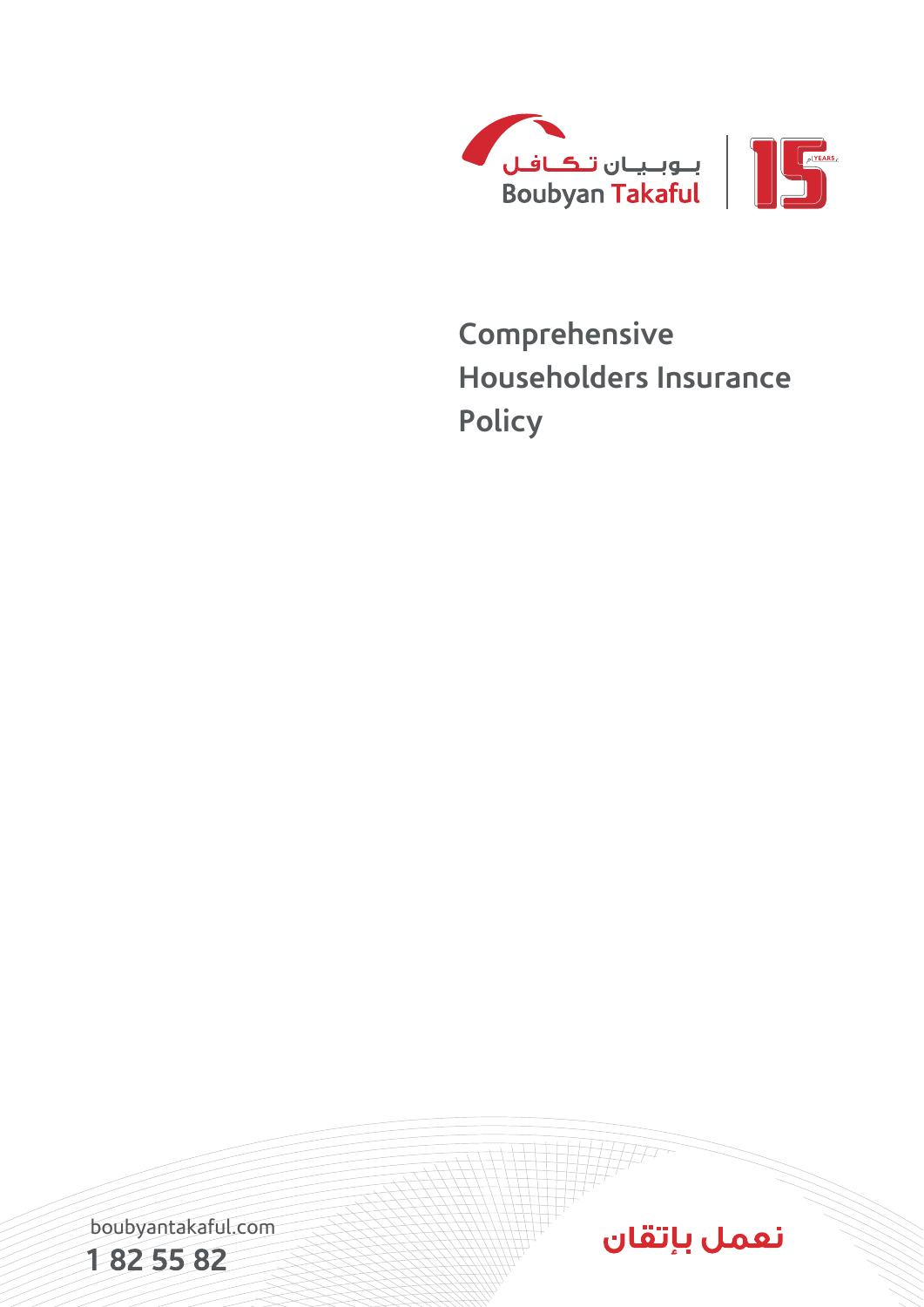

## **COMPREHENSIVE HOUSEHOLDERS INSURANCE POLICY**

### **Preamble**

Boubyan Takaful Insurance (K.S.C.C) is a company acting in accordance with the Islamic Sharia, as an agent for the Contributors to manage their insurance operations in return for a fixed agency fee and to invest their funds as a "Mudarib" in return for a fixed percentage of the return thereon.

## **Clause No. 1**

## **The significance of the preamble**

This preamble is an integral part of this contract. It complements this contract and completes any terms and conditions not mentioned therein.

## **Clause No. 2**

### **Definitions and Interpretations**

**The Company** : Means Boubyan Takaful Insurance (K.S.C.C) which manages the insurance /operations as an agent for the group of Contributor in return for the agreed determined fee and invests the premium as a "Mudarib" in return for the .rate of return on investment agreed **The Contributor** : The person who pays the contributions - which, along with its returns, is indemnify him, or other persons exposed to common perils, for loss used to suffered as a result of the occurrence of such perils. The net sur- or damage distributed among the Contributor in proportion to the contri- plus will be .one of them butions paid by each **The Contribution** : Means the amount of money paid by the Contributor as a contribution for who are exposed to the common peril(s), in return for being indem-those or damage he may suffer as a result of the occurrence of such nified for loss .perils **The Sum Insured** : For Property and Legal Liability insurance, it is the maximum amount of payable to the Contributor for loss or damage suffered as a re- indemnity of an insured peril, subject to the policy terms and sult of the occurrence the person, it is the stipulated amount due to conditions. For insurance of occurrence of an insured peril, subject to the Contributor as a result of the .the policy terms and conditions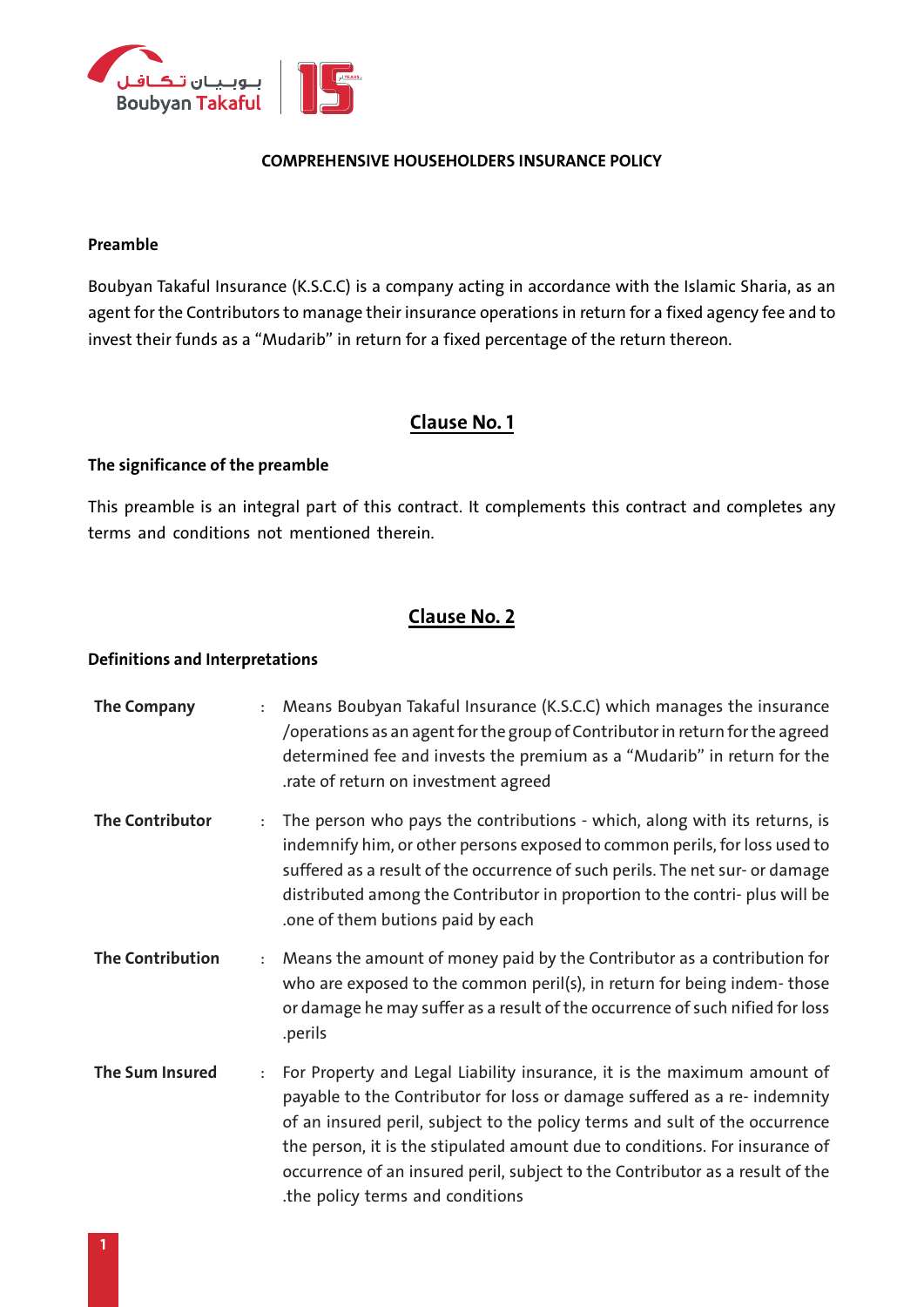

| <b>The Peril</b> | Means an incident or event, the occurrence of which leads to an indemnifi-<br>$\ddot{\cdot}$<br>claim under this contract for loss or damage sustained up to the limit able<br>.Insured of the Sum                                                                                                                   |
|------------------|----------------------------------------------------------------------------------------------------------------------------------------------------------------------------------------------------------------------------------------------------------------------------------------------------------------------|
| <b>Mudarabah</b> | : Is a contract between two parties whereby one of them puts a certain<br>capital (the owner of the capital) and the other (the Mudarib) amount of<br>Mudarib invests the capital and the resulting profit, puts its expertise. The<br>parties as agreed. Any loss which is not due to if any, is shared between the |
|                  | is outside the scope of the terms and con-the fault of the Mudarib or which<br>borne by the owner of the capital ditions of the policy will be exclusively.                                                                                                                                                          |

# **Clause No. 2**

The contributor, by accepting to deal with the Boubyan Takaful Insurance Company (K.C.S.C) (hereinafter called the "Company') contributing with other contributors therewith on Al Takaful basis. The company shall be considered as a manager for the insurance system. The company shall invest insurance contributions in whole or in part on the basis of a speculation contract, against a prevailing share of the profit for the Company in its capacity as a speculator, to be determined in the general statement in the Company's Head Office and its branches prior to each calendar year.

The relationship between the Company and the Contributor shall be determined specifically with regard to the letters entitlement to his share of the surplus which shall be realized in the insurance operations account with the company by virtue of the Bye-Laws enacted by the company's Board of Directors, subject to the formation of the necessary reserves for the Company and covering its administrative expenses.

Since the contributor, whose name is shown in the schedule hereunder, had submitted a written application to the company comprised in the duly signed insurance proposal, the proposal form along with any declarations or written papers submitted by the contributor, forms an integral part hereof.

Since the Contributor has settled or agreed to settle the contribution then, the Company agrees, subject to the provisions herein, to indemnify the Contributor for the loss or damage, or liability or expenses which occur during the validity of such policy for the items listed in the schedule, and the schedule shall be considered as an integral part hereof.

## **Definitions:**

**Buildings:** The term "Buildings" as used in this policy shall mean the private residence or flat specified in the policy schedule as well as the external accessory buildings related to residence and external fences, provided all the construction must be made of bricks and cement.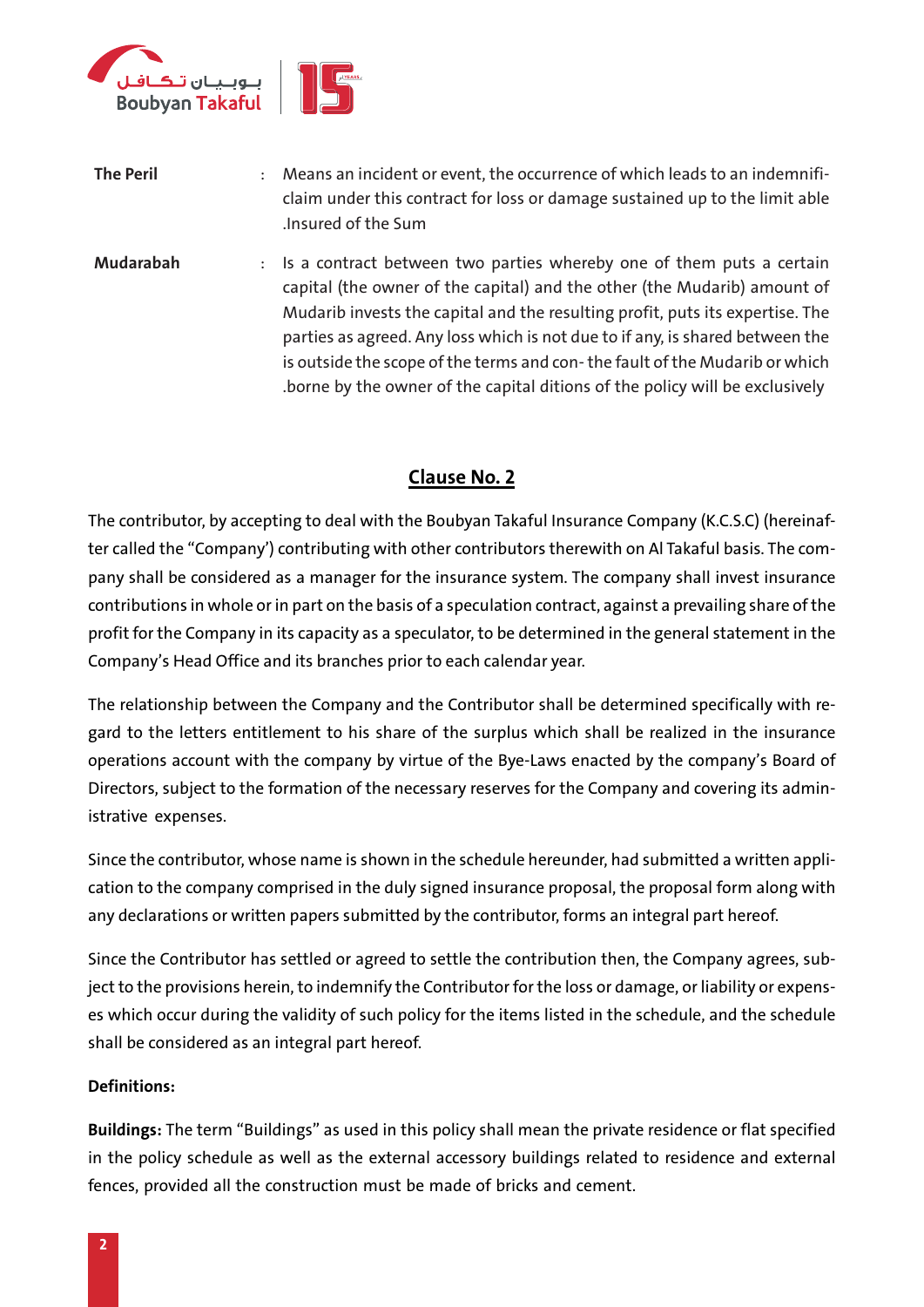

**Contents:** The term "contents" as used in this policy shall mean all furniture, luggage and personal effects as well as domestic appliances available in the building excluding:

- a) Gold ornaments Jewelry and fur.
- b) Cars, boats and animals
- c) Contracts, bonds, securities, maps, cash, stamps and other document and paper.

**Main Perils:** The term "main perils" as used in this policy shall mean the destruction or damage resulting directly from any of the following Perils

- a) Fire and lightning
- b) Explosion of any of the properties and equipment forming a part of the insured items except explosion or overflow of water tanks and pipes due to a sudden incident
- c) Storms and cyclone (accompanied by rain or not) and which may cause damage to the building or its contents. However it is a precondition to insure the building contents that this should be precedented by any inevitable damage due to storms and cyclones
- d) Forced robbery or theft or any similar attempt by a forced entry to the building by violence, provided that there should be certain evidence to identify this fact
- e) Collision of vehicles not owned to the contributor or his family members or those working under his service at the buildings, fences and external gates.
- i) Earthquakes
- g) Fall of aircraft or articles dropped therefrom.
- h) Flood, the term " flood" means the sudden and violent outbreak of water over the natural borders such as the sea, river, lake, pool and the channels due to the rise in the water level and collapse of side barriers

## **Policy Sections**

## **Part I: Buildings**

This part covers the building owned to the contributor or for which the contributor is responsible legally against main perils.

## **Part II: Contents**

This part covers the contents owned to the contributor or any of his family members against main perils, the following contents are excluded:

- a) Gold ornaments, jewelry and fur
- b) Cars, Boats and animals
- c) Contracts bond, securities, maps, cash, stamps and other documents.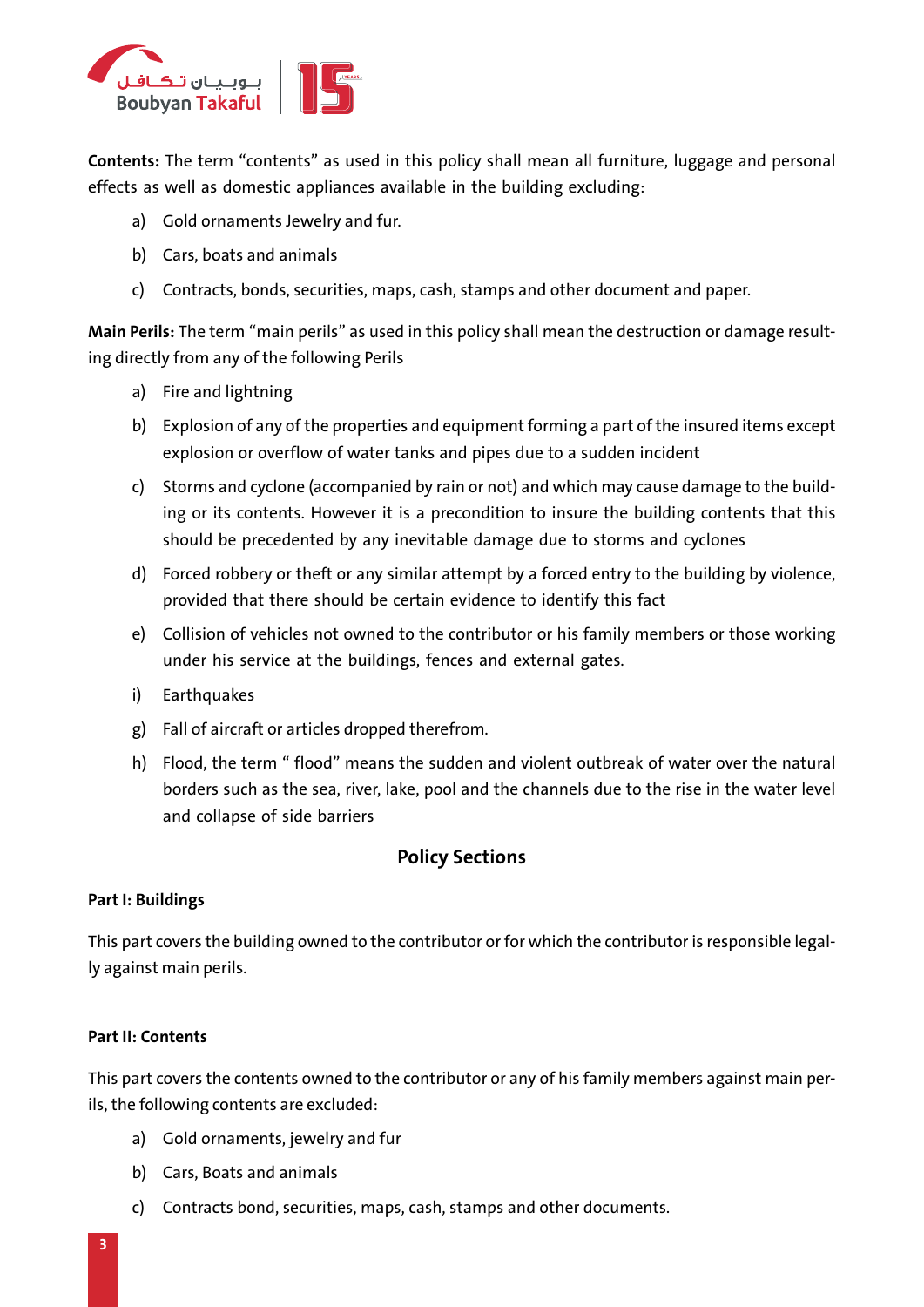![](_page_4_Picture_0.jpeg)

This insurance shall expire for parts (1) and (II) above if the building is left unoccupied for a period of (30) days during any insurance period unless the contributor obtains the written consent of the company on the continuity of the insurance.

## **Part III: Loss of Rent/Alternative Accommodation**

This insurance covers the loss of rent and reasonable additional expenses incurred by the contributor to reside in a hotel or a replacement accommodation due to the damage of the private residence or flat caused by main perils and which renders the residence unfit to be used for a certain period. This period represents the period necessary to repair the damage, provided that it should not exceed 5% from the Content's sum Insured or KD 500/- Whichever is the lesser.

## **Part IV: Third Party liability**

According to this part the company obliges to compensate the contributor as an owner or a user of the building or the flat for the amounts claimed legally where it is proved that incidents have occurred during the insurance period in or about the private residence or the flat and which may result into the following:

- a) Physical injuries to any person except the contributor or his family members or his labours.
- b) Material damage to the properties except those owned to or under his supervision or the control of the family member or labours.

Always provided that the company's liability for any loss incident or incidents resulting form one cause shall not exceed KD 1000/- inclusive of expenses and costs paid under the approval of the company in any litigation or law suit filed against the contributor.

## **Exclusions from part IV:**

This part does not cover responsibilities resulting from or caused by the following:

- a) Contributor's job or profession.
- b) Owning or holding or using any vehicle, any electrical elevator.
- c) Any agreement resulting into any liability imposed on the contributor, which would have not been imposed if it were not for this agreement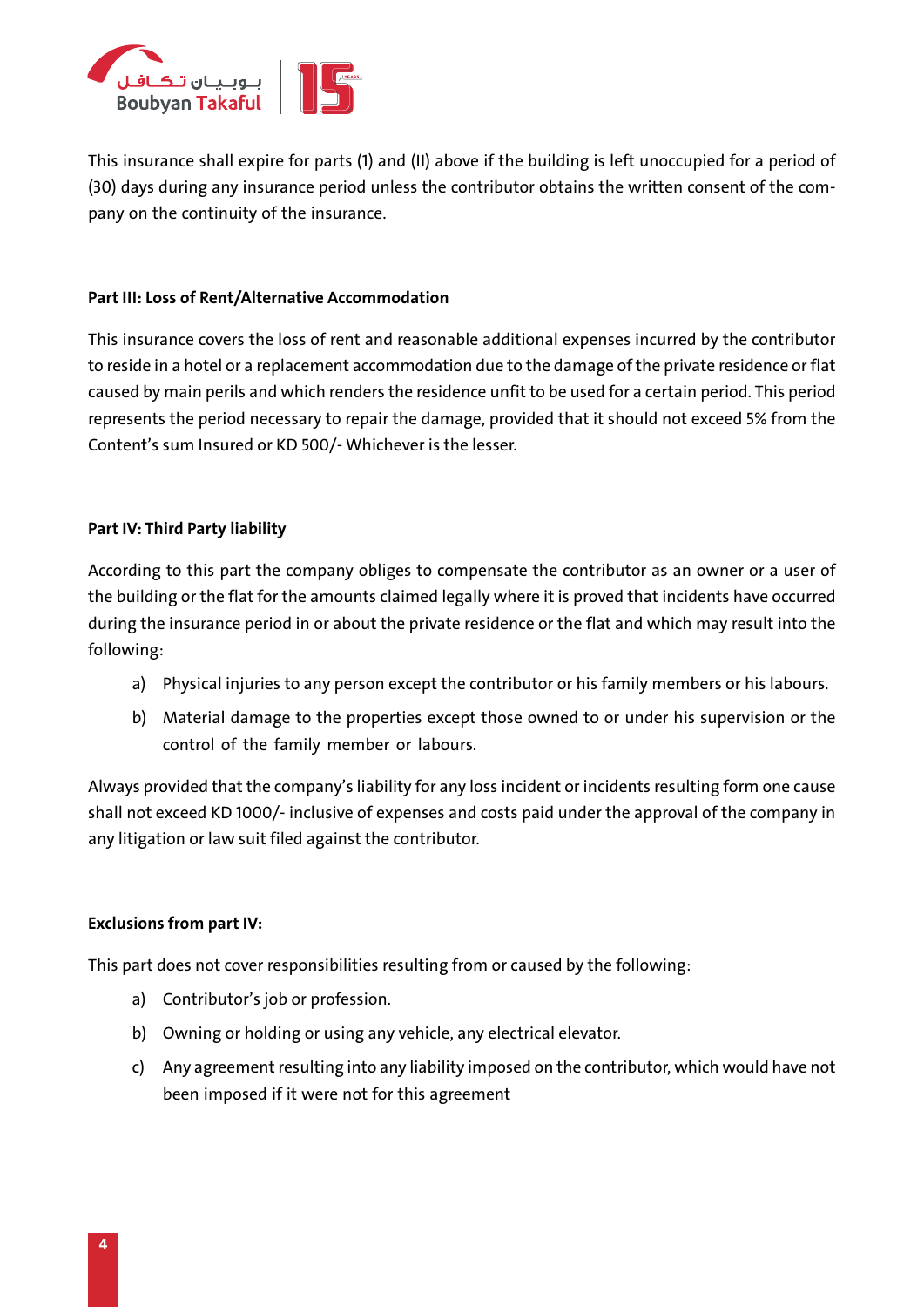![](_page_5_Picture_0.jpeg)

# **General Condition**

#### **1- Claims Procedure**

- a) The contributor shall notify the company in writing immediately of any damage occurring to the insured properties. He shall on his account and within (15 days from the incident submit a written claim containing detailed information accompanied by supporting evidence as required by the company. Should the company decide to replace or repair the damage building, the contributor shall provide the company with all maps specifications and quantities. In case of any loss or damage due to theft or robbery the contributor must report to police immediately.
- b) Upon receipt of any notification on the incident or any claim which may lead to a claim for compensations per part (IV) the contributor obliges to notify the company and provide it with all available details and information also he should provide the company with every and each court order or notification regarding the legal procedures upon receipt thereof. The contributor shall assist the company and provide all necessary information to enable the company to defend or reject the claim. The contributor shall not be entitled to negotiate, defend. settle, confess or reject any claim without the company's written consent.

#### **2. Other insurance**

If at the time of any loss or damage happening to any property hereby insured, there be any other subsisting insurance or insurances, whether effected by the contributor or by any person or persons, covering the same property, the company shall not be liable to pay or contribute more than its ratable proportion of such loss or damage.

## **3. Proportional rule:**

If the property hereby insured shall, at the breaking out of any fire, be collectively of greater value than the sum insured thereon, then the contributor shall be considered as being his own insurer for the difference, and shall bear a ratable proportion of the loss according. Every item, if more than one, of the policy shall be separately subject to this condition.

## **4. Cancellation of insurance:**

This insurance policy may be terminated at any time at the request of the contributor, then the company shall be entitled to retain the contribution or partly thereof, the company also may refund the contribution to the contributor or parts thereof according to the company's regulations. Furthermore, this policy may be cancelled at any time at the choice of the company by way of a fifteen days prior written notice to that effect, to be submitted to the Contributor, the company shall pay to the contributor at his request, the proportionate part from the contribution for the unexpired period.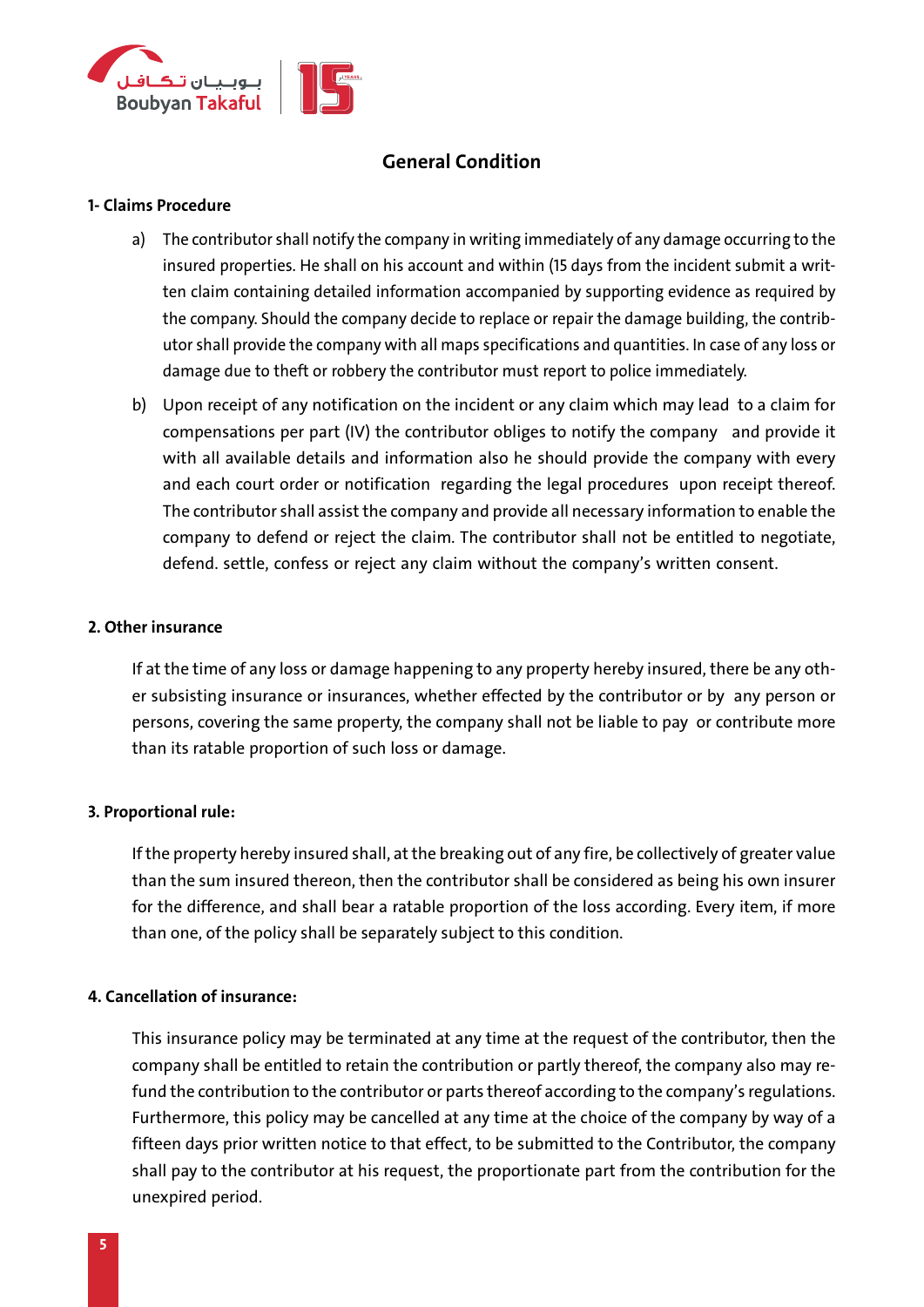![](_page_6_Picture_0.jpeg)

## **5. Notices:**

Each notice(s) or notification (s)to be required by the clauses stipulated herein shall be in writing or printed.

## **6- Company's right upon the occurrence of loss:**

On the happening of any loss or damage to any of the property insured by this policy, the Company may:

- a) Enter and take and keep possession of the building or premises where the loss or damage has happened.
- b) Take possession of or require to be delivered to it any property of the Insured in the building or on the premises at the time of the loss or damage,
- c) Keep possession of any such property and examine, sort, arrange, remove, or otherwise deal with same
- d) Sell any such property or dispose of the same for account of whom it may concern.

The power conferred by this condition, shall be exercisable by the company at any time until notice in writing is given by the insured that he makes no claim under the policy or, if any claim is made. Until such claim is finally determined or withdrawn, and the company shall not by act done in the exercise or purported exercise of its powers hereunder, incur any liability to the insured of diminish its right to rely upon any of the conditions of this policy in answer to my claim.

If the insured or any person on his behalf shall not comply with the requirements of the company or shall hinder or obstruct the company in the exercise of its powers hereunder, all benefit under this policy shall be forfeited.

The Insured shall not in any case abandon, at his own discretion, any property to the company whether taken possession of by the company or not.

## **7-Abatement of Claim.**

All Contributor's rights in the indemnity shall cease to be valid by virtue of this policy:

- a) If it contained fraud in whatsoever way.
- b) If forged data have been submitted or used in order to confirm the claim.
- c) If any data, which should have been submitted, have been concealed.
- d) If the contributor adopted fraudulent methods or ways in order to obtain way benefit under this policy.
- e) If the damage or injury has intentionally occurred by the contributor or his collusion.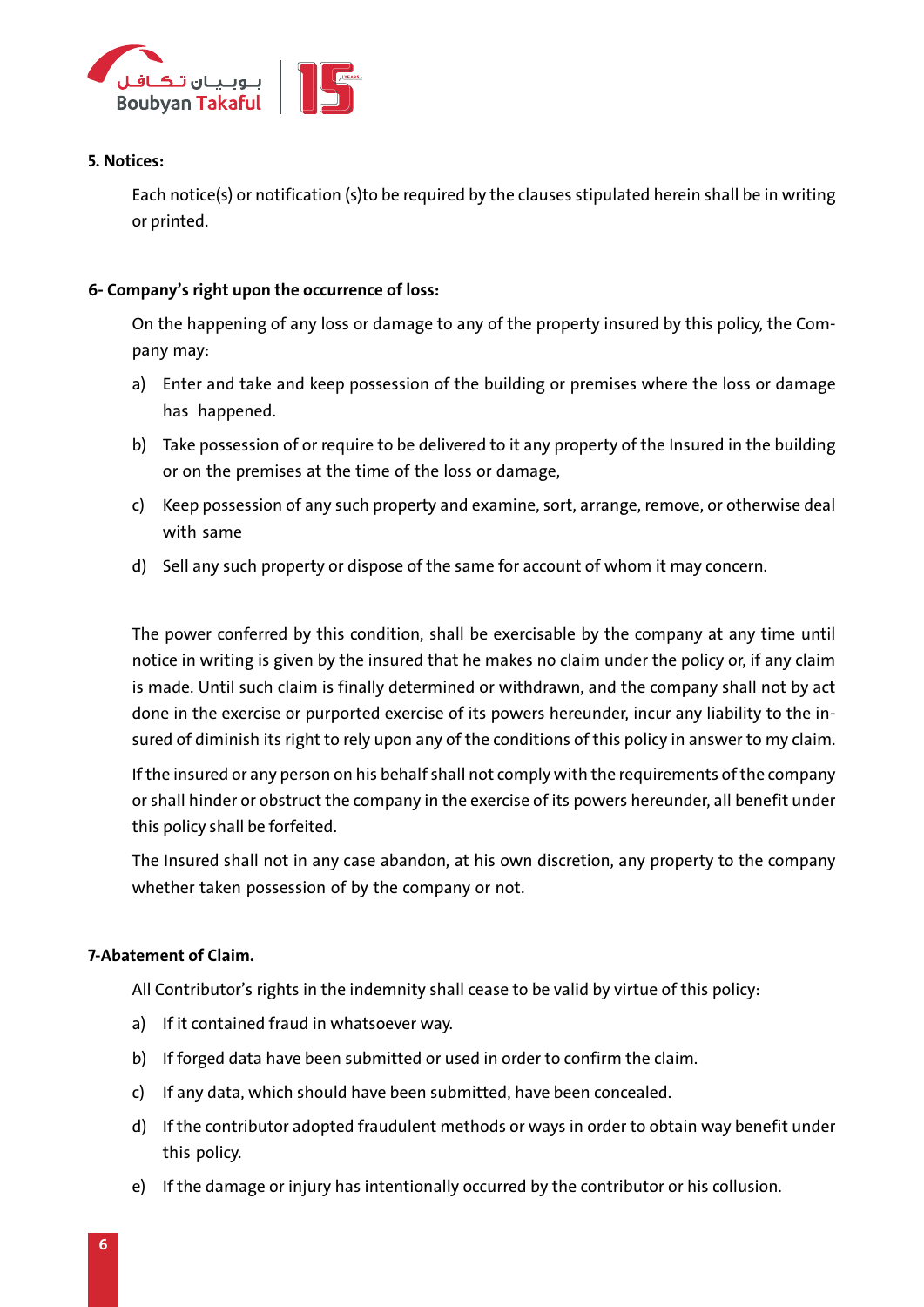![](_page_7_Picture_0.jpeg)

- f) If the contributor acted intentionally to impede the salvage in whatsoever way or if he acted in whole or in part in the insured events in such a way leading to aggravate the damages.
- g) If he has reconciled or negotiated with others who are responsible for the cause of the damages without the knowledge of the company and its written approval.

In all such events the right of the contributor to redeem the contributions shall be forfeited. and it shall devolve upon the contributor's accounts.

## **8- Arbitration Clause:**

Both parties may resort to arbitration in order to resolve any dispute, which may arise between them out of this policy pursuant to the applicable rules and regulations mentioned in the arbitration regulation without contradiction to the ISLAMIC SHARIA PROVISIONS. However, if they do not agree to that effect then, it is agreed upon between the parties here to if a dispute is arising in construing its provisions consequently, the laws of the state of Kuwait and the customary practices shall govern it thereof without contradiction to the ISLAMIC SHARIA PROVISIONS. Furthermore, they acknowledge their agreement on the jurisdiction Capital Courts to hear any dispute arising executing this policy or any other court to be chosen by The Company in the State of Kuwait.

#### **9. Jurisdiction and applicable laws:**

Kuwait laws herein shall govern the provisions without contradiction to the ISLAMIC SHARIA PROVISIONS.

#### **10. Subrogation:**

The contributor shall be obligated, whether prior to or following the obtaining of indemnity from the company, to act, permit, or contribute in performing at the expense of the company, everything which may be necessary or requested by the company with a view to enable the company to invoke the rights and proceed with the cases in which it shall subrogate the contributor and to obtain from third parties the discharges or the indemnity for the contributor by virtue of this policy. The contributor is not entitled in whatsoever event to subrogate his right to pursuit those responsible for the destruction or damage sustained by the contributor funds, their sponsors and warrantors.

## **11- Abatement of indemnity be prescription:**

The company shall not be liable in any event for the legal claims connected with any loss or damage following the elapse of three years from the date of the accident which gave rise to such claims unless the allegation is still pending before courts or arbitration.